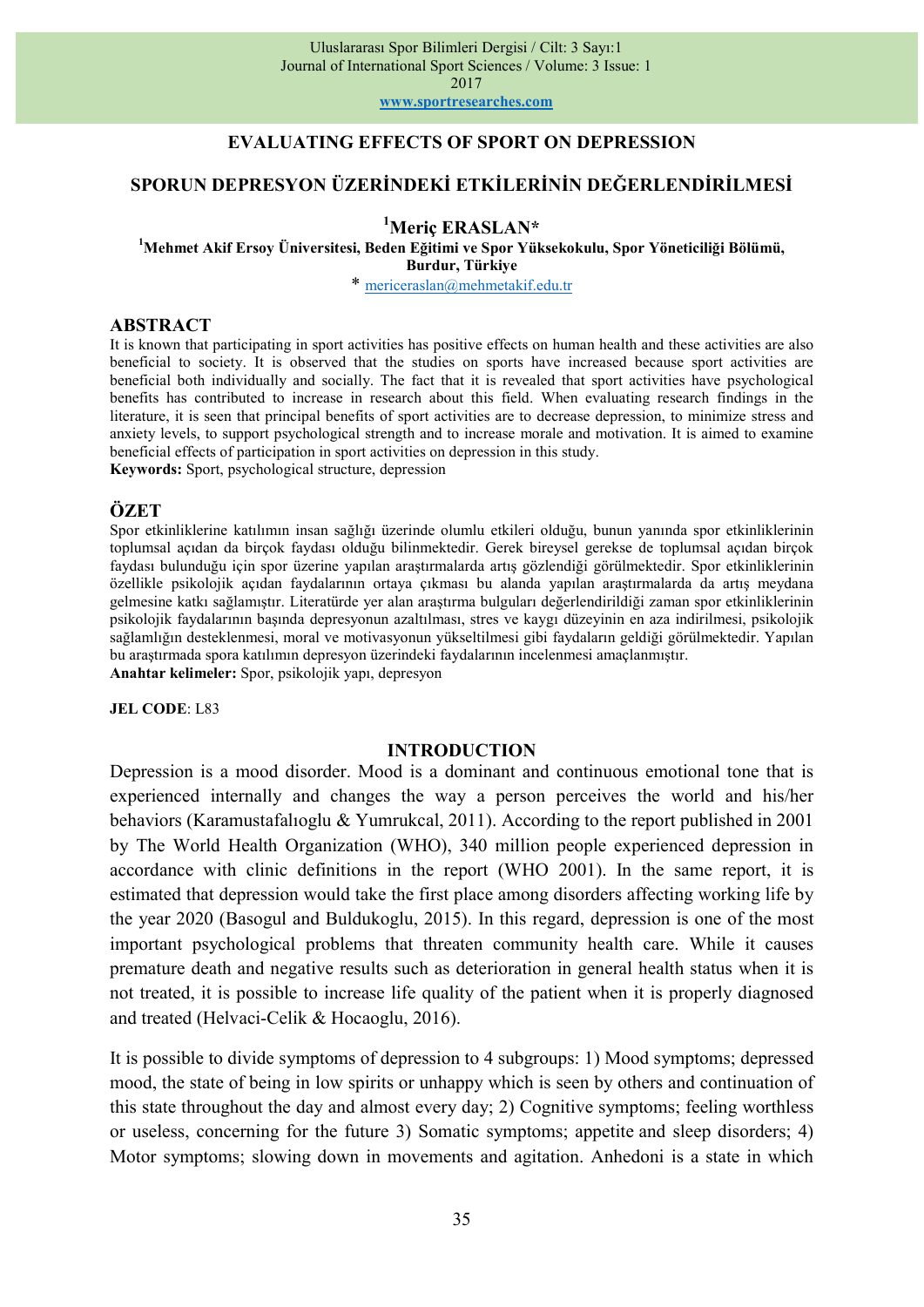patients do not enjoy activities and stimulis that they previously liked and this state can not be included to any subgroup clearly (Gonul, 2012).

The concept of sport is as old as the emergence of humanity. The sport is expressed as one of the important elements of communal living. The importance of the sport is gradually increasing because it has acquired different dimensions along with developed economical conditions, over-urbanization, rapidly developed industrialization, the fact that people look for more leisure and health concerns. Although sports activities mostly take place for professional purposes, they are also highly preferred activities by individuals who aim to increase their standards of living and health (Koruc & Bayar, 2004). Studies conducted in recent years have shown that participation in sports activities has positive effects on psychological health problems. The current study aims to examine effects of participation in sport activities on depression which is commonly seen in public.

# The Concept of Sport and its Importance

The root of sport word is based on the words of Desport or Disportare in Latin. Towards the 17th century, the concept of "sport" emerged by changing the letters at the beginning of these words. In today's world, where contemporary society is dominant, activities such as running, walking or competition come to the mind when the sport is in question. On the other hand, the sport is not only running, walking, cycling, swimming or a competition (Heper, 2012). The sport, which requires physical, mental and technique performance to win a competition or to defeat an opponent and which raises aesthetic worry in spectators, is a phenomenon nested with psychology, physiology and biomechanic fields (Coban & Unveren, 2007). When considered conceptually, the sport is mental and physical activities that are performed individually or collectively to achieve the specified goal or the struggle with another under predetermined rules both to perform the competition and to enjoy the viewer. The main attention here is that physical and mental activities take place in the framework of a set of rules. The variety of physical and mental activities has divided sport to different branches (Tanrıverdi, 2012).

When considered with a philosophical standpoint, the sport is a field of knowledge which scrutinises the truth conceptually, essence of the sport and which reinterprets the concept with sport sciences and philosophical values. When considered sociologically, the sport studies on social structure, social behaviors and social effects of sports by exchanging with other scientific fields within the framework of certain theories. According to Turkish Language Society dictionary, the sport is the name given to all bodily movements applied according to pre-determined rules generally on the basis of a competition which is performed individually or with a group. In other words, the sport is carried out in a certain period of time in search of a record in a certain environment with a number of special tools and equipment (Heper, 2012).

Participating in sport activities is important for people in terms of many aspects. The conducted studies have revealed that participating in sport activities has positive effects on physical (Shedd et al., 2007; Heideman et al., 2013), psychological (Hamer & Chida, 2009; Armstrong & Oomen-Early, 2009) and social development (Yaman, 2015). Furthermore, the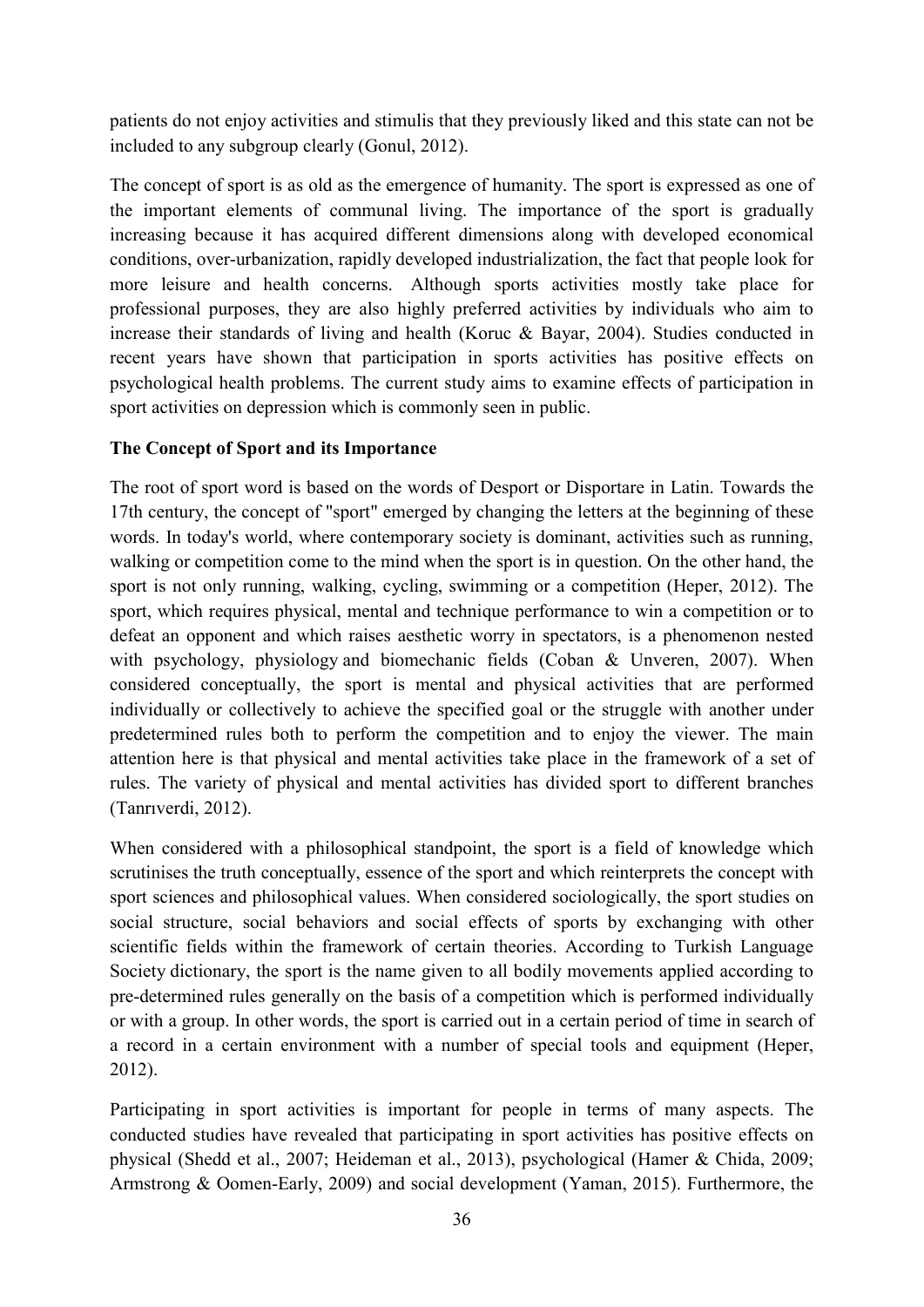studies have shown that participation in sport activities has positive contributions to body composition (Kelley & Kelley, 2006; Khalife et al., 2014), metabolic diseases (Sigal et al., 2007; Yesil & Altıok, 2012) and life quality (Mock et al., 2001; Duda et al., 2014). As it can be understood from the information in the literature, the phenomenon of the sport takes an important place in human life.

Sportive activities have positive contributions to physical and psychological health and also it has become a tool socializing people and increasing responsibility and solidarity emotions. Factors supporting psycho-social development in within the scope of sport activities are basic elements make the sport activities a socializing tool. The fact that the individual participates in sport activities prevents him / her from being lonely and provides him / her a non monotonous life standard. Thus, contributions of the sport to socialize is an undeniable fact (Kucuk & Koc, 2004). Thanks to these characteristics of the sport, sport activities are considered as a useful thing for people in terms of both socially and individually.

# The Effects of the Sport on Depression

The most important purpose of sportive activities is the desire to achieve determined goal and to win. It can be said that the sport does not only contribute to physical and mental development but it also includes struggling, excitement, competition and ambition of winning (Tanriverdi, 2012). The sport activities which are effective in preventing psychological problems have an important role in preserving mental health. According to the studies in the literature, participation in sport activities has positive contributions to mental health and depression. Experimental research findings have shown that it is less common that people working out experience depression when comparing people working out and those do not (Arslan et al., 2011).

As known, sedentary lifestyles increases the likelihood of people going into depression (Roshanaei-Moghaddam et al., 2009, 306). From this perspective, participating in sport activities is important for fighting against depression. Participating in sport and physical activities has positive contributions to mental health and depression (Teychenne et al., 2008, 397; McKercher et al., 2009, 161). Again, according to another study conducted, when comparing people working out and those do not, the level of going into depression of those working out is a lower possibility (Arslan et al., 2011, 122). The study conducted by Canan & Ataoglu (2010) shows participating in sport activities is a crucial factor in fighting with depression and especially participating in team sport contributes to decreasing depression level. Many studies in the literature underline that participating in the sport activities decrease depression risk and minimize symptoms of depression (DiLorenzo et al., 1999; King et al., 1993; Dunn vd., 2005).

# **Results**

When examining experimental research findings, it is seen that participating in sport activities prevents depression and decreases depressive symptoms. Due to these properties, sport events have been started to be used widespread in the treatment of depression. In this context, it can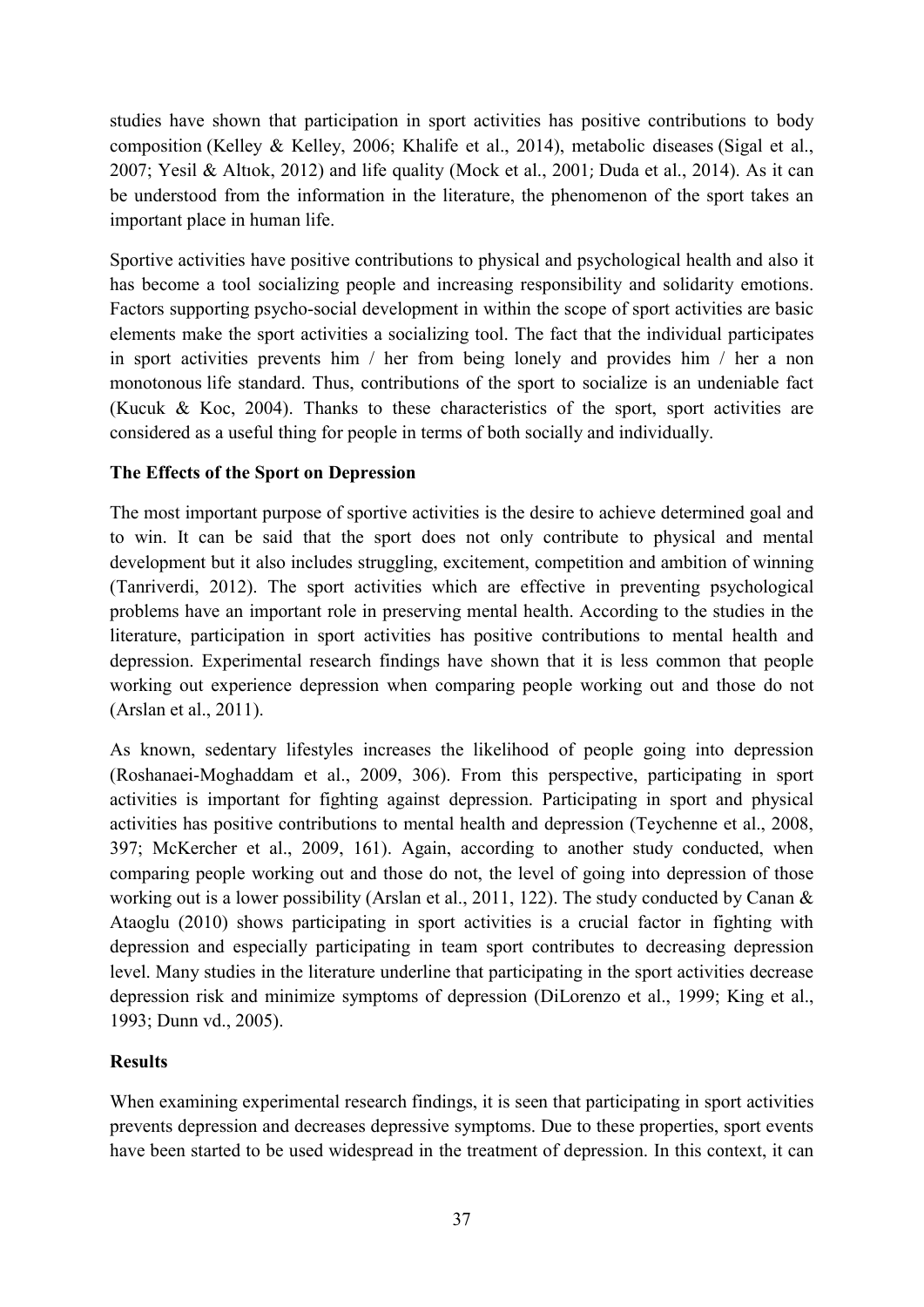be said that it is beneficial to get the public adopt working out habit for fighting with depression.

### RESOURCES

- Armstrong, S., & Oomen-Early, J. (2009). Social connectedness, self-esteem, and depression symptomatology among collegiate athletes versus nonathletes. Journal of American College Health, 57(5), 521-526.
- Arslan, C., Güllü, M., & Tutal, V. (2011). Spor yapan ve yapmayan ilköğretim öğrencilerinin depresyon durumlarının bazı değişkenlere göre incelenmesi. Niğde Üniversitesi Beden Eğitimi ve Spor Bilimleri Dergisi, 5(2), 120-132.
- Başoğul, C., & Buldukoğlu, K. ()2015. Psychosocial interventions in depressive disorders. Current Approaches in Psychiatry, 7(1), 1-15.
- Canan, F., & Ataoğlu, A. (2010). The influence of sports on anxiety, depression, and perceived problem solving ability. Anatolian Journal of Psychiatry, 11, 38-43
- Çoban, B., & Ünveren, A. (2007). Beden eğitimi ve oyun öğretimi. Oğuzhan Zirek (Editör). Ankara: Nobel Yayın Dağıtım.
- DiLorenzo, T. M., Bargman, E. P., Stucky-Ropp, R., Brassington, G. S., Frensch, P. A., & LaFontaine, T. (1999). Long-term effects of aerobic exercise on psychological outcomes. Preventive Medicine, 28(1), 75-85.
- Duda, J. L., Williams, G. C., Ntoumanis, N., Daley, A., Eves, F. F., Mutrie, N., Rouse, P.C., Lodhia, R., Blamey, R.V., & Jolly, K. (2014). Effects of a standard provision versus an autonomy supportive exercise referral programme on physical activity, quality of life and well-being indicators: a cluster randomised controlled trial. International Journal of Behavioral Nutrition and Physical Activity, 11(10), DOI: 10.1186/1479- 5868-11-10.
- Dunn, A. L., Trivedi, M. H., Kampert, J. B., Clark, C. G., & Chambliss, H. O. (2005). Exercise treatment for depression: efficacy and dose response. American Journal of Preventive Medicine, 28(1), 1-8.
- Gönül, A.S. (2012). New perspectives for the treatment of depression. Journal of Mood Disorders, 2(1), 1-5.
- Hamer, M., & Chida, Y. (2009). Physical activity and risk of neurodegenerative disease: A systematic review of prospective evidence. Psychological Medicine, 39(1), 3-11.
- Heper, E. (2012). Spor bilimleri ile ilgili kavramlar ve sporun tarihsel gelişimi. (Editör: Hayri Ertan). Birinci Baskı. Açık Öğretim Fakültesi Yayınları. Eskişehir.
- Heidemann, M., Mølgaard, C., Husby, S., Schou, A.J., Klakk, H., Møller, N.C., Holst, R., & Wedderkopp, N., (2013). The intensity of physical activity influences bone mineral accrual in childhood: The childhood health, activity and motor performance school (the CHAMPS) study. Denmark, BMC Pediatrics, 13(32), 1-9.
- Helvacı-Çelik, F., & Hocaoğlu, Ç. (2016). 'Major depressive disorder' Definition, etiology and epidemiology: A review. Journal of Contemporary Medicine, 6(1), 51-66.
- Karamustafalıoğlu, O., & Yumrukçal, H. (2011). Depression and anxiety disorders. The Medical Bulletin of Şişli Etfal Hospital, 45(2), 65-74.
- Kelley, G. A., & Kelley, K. S. (2006). Effects of aerobic exercise on C-reactive protein, body composition, and maximum oxygen consumption in adults: a meta-analysis of randomized controlled trials. Metabolism, 55, 1500-1507.
- Khalife, N., Kantomaa, M., Glover, V., Tammelin, T., Laitinen, J., Ebeling, H., Hurtig, T., Jarvelin, M-R., & Rodriguez, A. (2014). Childhood attention-deficit/hyperactivity disorder symptoms are risk factors for obesity and physical inactivity in adolescence. Journal of the American Academy of Child & Adolescent Psychiatry, 53(4), 425-436.